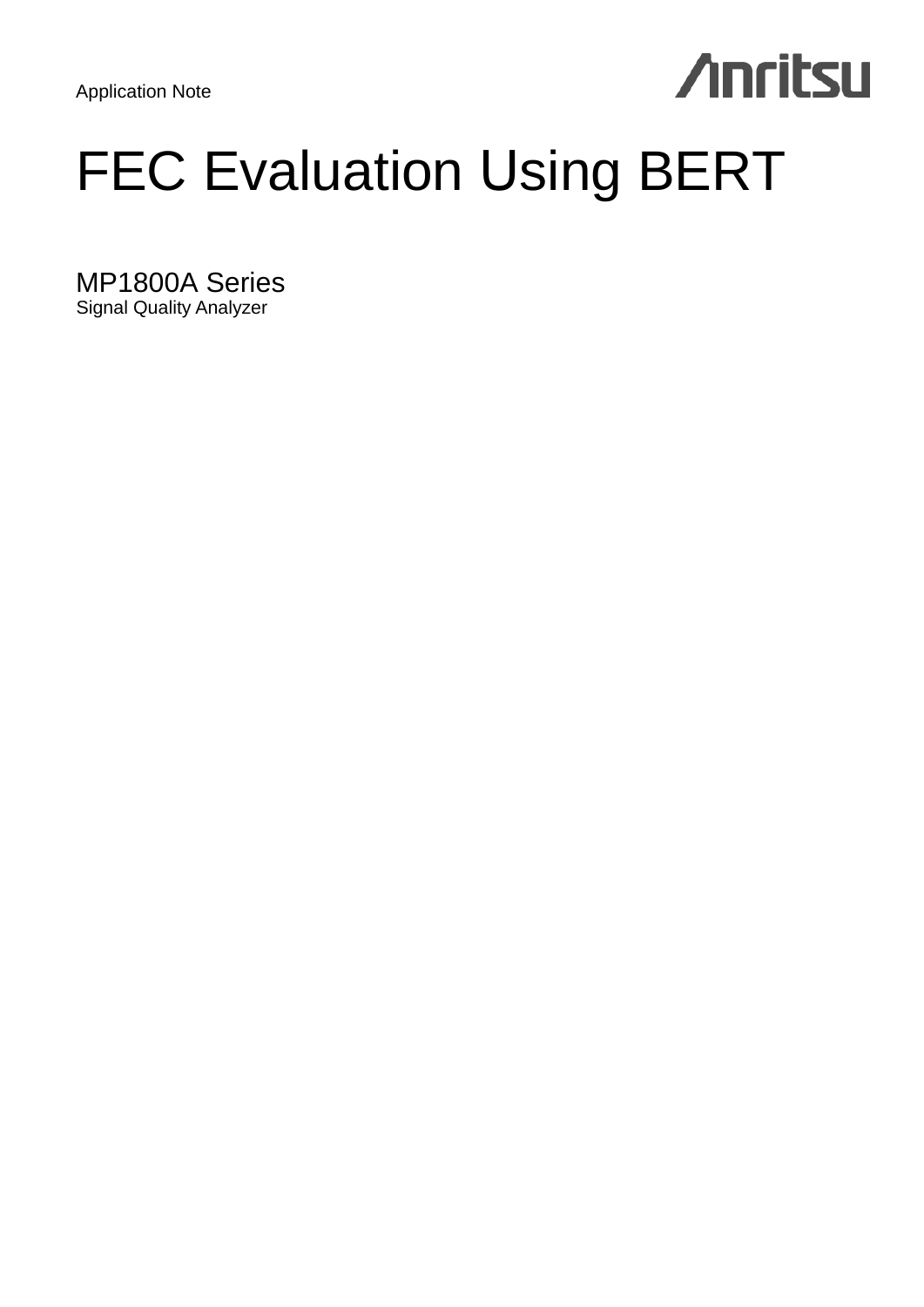# **1. Outline of RS-FEC and Evaluation**

The IEEE802.3bj standard specifies transmission methods using Reed Solomon FEC (RS-FEC). In this standard, 100GBase-CR4/KR4 uses RS (528, 514) and 100GBase-KP4 uses RS (544, 514).

RS-FEC is defined as follows using RS (n, k) and t, where:

k: Data to be encoded

- n: Number of Symbols including redundant bits for error correction (also called Block)
- t: Number of error-correctable Symbols

 $t = (n-k)/2$ 

In the above-described RS-FEC, both t Symbols can be error corrected and 2t Symbols can be error detected.



*Figure 1.1 RS (n, k) FEC Composition*

With RS-FEC, units composed of multiple bits, each called a Symbol, are encoded. Consequently, both error correction and error detection are performed in Symbol units, not bit units. Irrespective of whether there is one or many errors within one Symbol, it is counted as one Symbol error (Figure 1.2)

| Symbol (10 bit) |  |  |  |  |  |                                                 |
|-----------------|--|--|--|--|--|-------------------------------------------------|
|                 |  |  |  |  |  | Error count = $1 \rightarrow$ Symbol Error = 1  |
|                 |  |  |  |  |  | Error count = $0 \rightarrow$ Symbol Error = 0  |
|                 |  |  |  |  |  | Error count = $10 \rightarrow$ Symbol Error = 1 |
|                 |  |  |  |  |  | Error count = $3 \rightarrow$ Symbol Error = 1  |

*Figure 1.2 Error Bit Number vs. Symbol Error Number*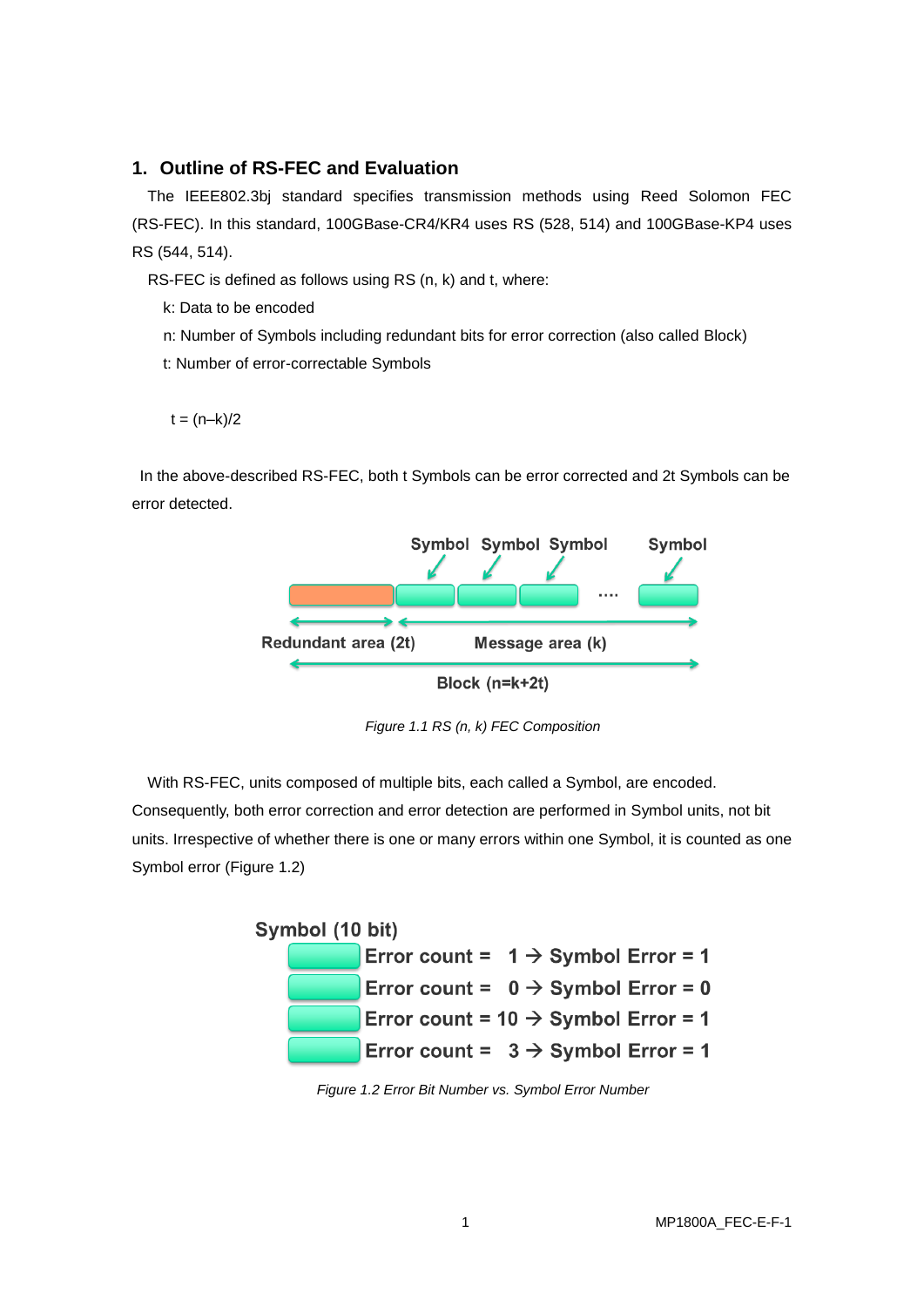As a result, the key evaluation parameters for RS-FEC are the number of Symbol Errors in one block and how the errors are distributed.

Generally, with RS-FEC, each Symbol is 8 bits long, but IEEE802.3bj specifies a Symbol length of 10 bits. In RS (528, 514) used by 100GBase-CR4/KR4, since 140 redundant bits are appended to the Message area of 5140 bits (20 x 257 bits), one block is 5280 bits long. In addition, with RS (528, 514), up to 7 Symbol Errors can be corrected and up to 14 Symbol Errors can be detected.

Since each Symbol is 10 bits long, the theoretical maximum number of bits that can be corrected in one block is 7 x Symbol (10 bits) or 70 bits, but if the errors are distributed across 8 or more Symbols, not all errors can be corrected even when there are less than 70. Similarly, the theoretical maximum number of detectable errors is 140 bits in 14 Symbols but if the errors are distributed across 15 or more Symbols, not all errors can be detected.

Since 100GBase-KP4 uses RS (544, 514) FEC and 300 redundant bits are appended to the Message area of 5140 bits (20 x 257 bits), up to 15 Symbol Errors can be corrected and up to 30 can be detected.

The next section describes how to use the Capture function of the Error Detector in the MP1800A Signal Quality Analyzer (SQA) to evaluate RS-FEC with these characteristics.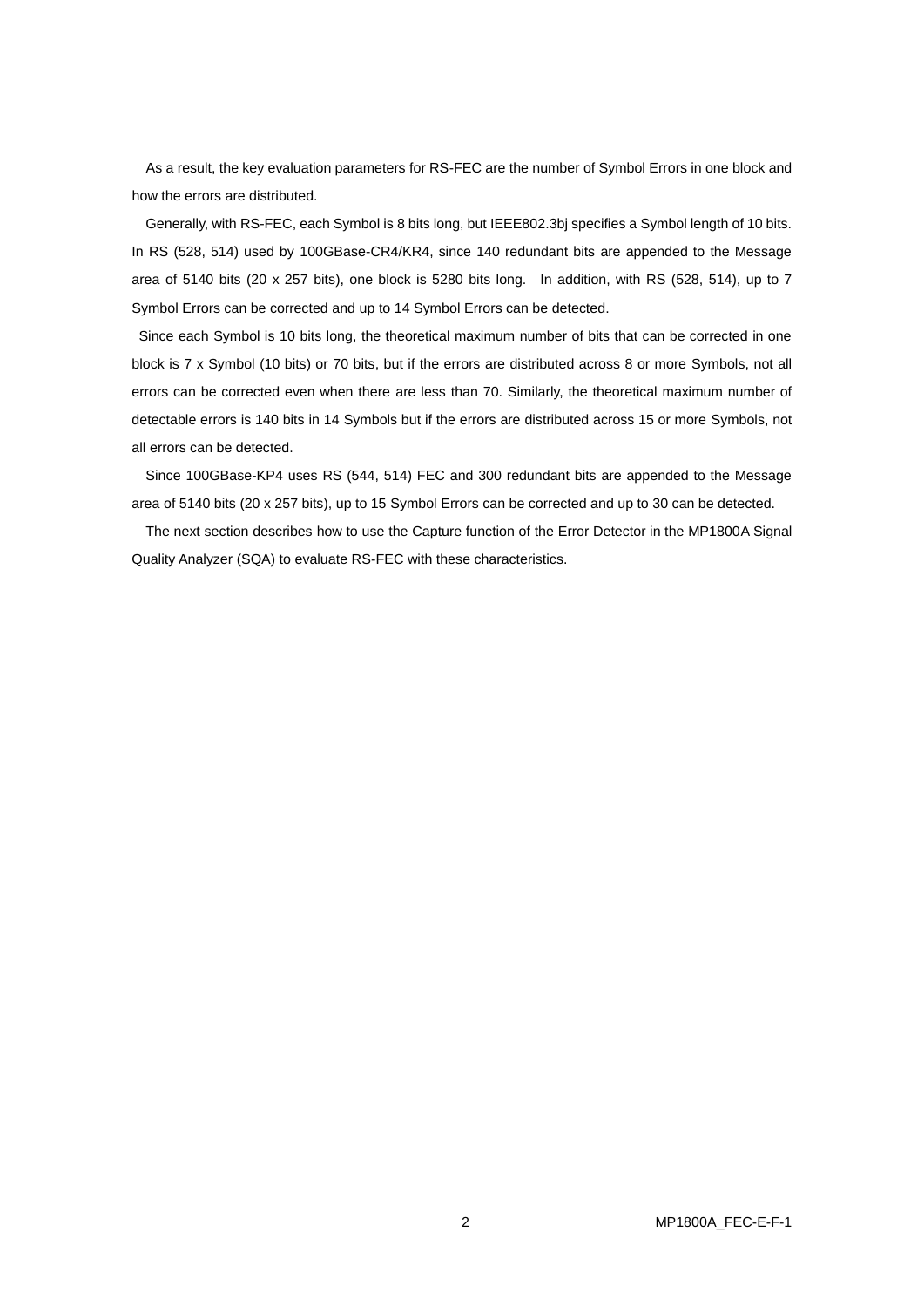# **2. Setting MP1800A Signal Quality Analyzer**

The MP1800A SQA Error Detector has a Capture function for saving data received using various triggers to internal memory. Using the Capture function supports confirmation of the degree of DUT error correction. This section explains how the MP1800A generates a normal PRBS and how the received PRBS error data is output for evaluation as a Capture file that the customer can use to confirm the degree of error correction from the error data in the file.

*Table 2.1 Capture Function Specifications*

| <b>Capture Function</b> |                                              |
|-------------------------|----------------------------------------------|
| <b>Memory Blocks</b>    | 1, 2, 4, 8, 16, 32, 64, 128                  |
| Memory size             | 8 Mbits / n (n: Memory blocks)               |
| <b>Trigger</b>          | Error, Manual, External input, Match pattern |

The Capture function establishes synchronization using the Error Detector and performs BER measurement. The procedure for setting the Capture function is explained below.

Refer to Figure 2.1. First, choose the Capture tab at the Error Detector screen.

| Result   Measurement   Pattern   Input   Capture   Misc1   Misc2     |
|----------------------------------------------------------------------|
| Capture Trigger   Acquisition   Bit Pattern   Bitmap<br><b>Block</b> |
| Condition                                                            |
| Condition<br>Number of Block   128                                   |
| Match Pattern<br>Position<br>Trigger<br>Top                          |
| Match Pattern Length<br>bits<br>$\overline{4}$                       |
| Format<br>HEX                                                        |
| Match Pattern                                                        |
| 'n                                                                   |
| Mask Pattern                                                         |
| b                                                                    |
|                                                                      |
|                                                                      |
|                                                                      |
|                                                                      |
|                                                                      |
|                                                                      |
|                                                                      |
|                                                                      |

*Figure 2.1 Capture Display*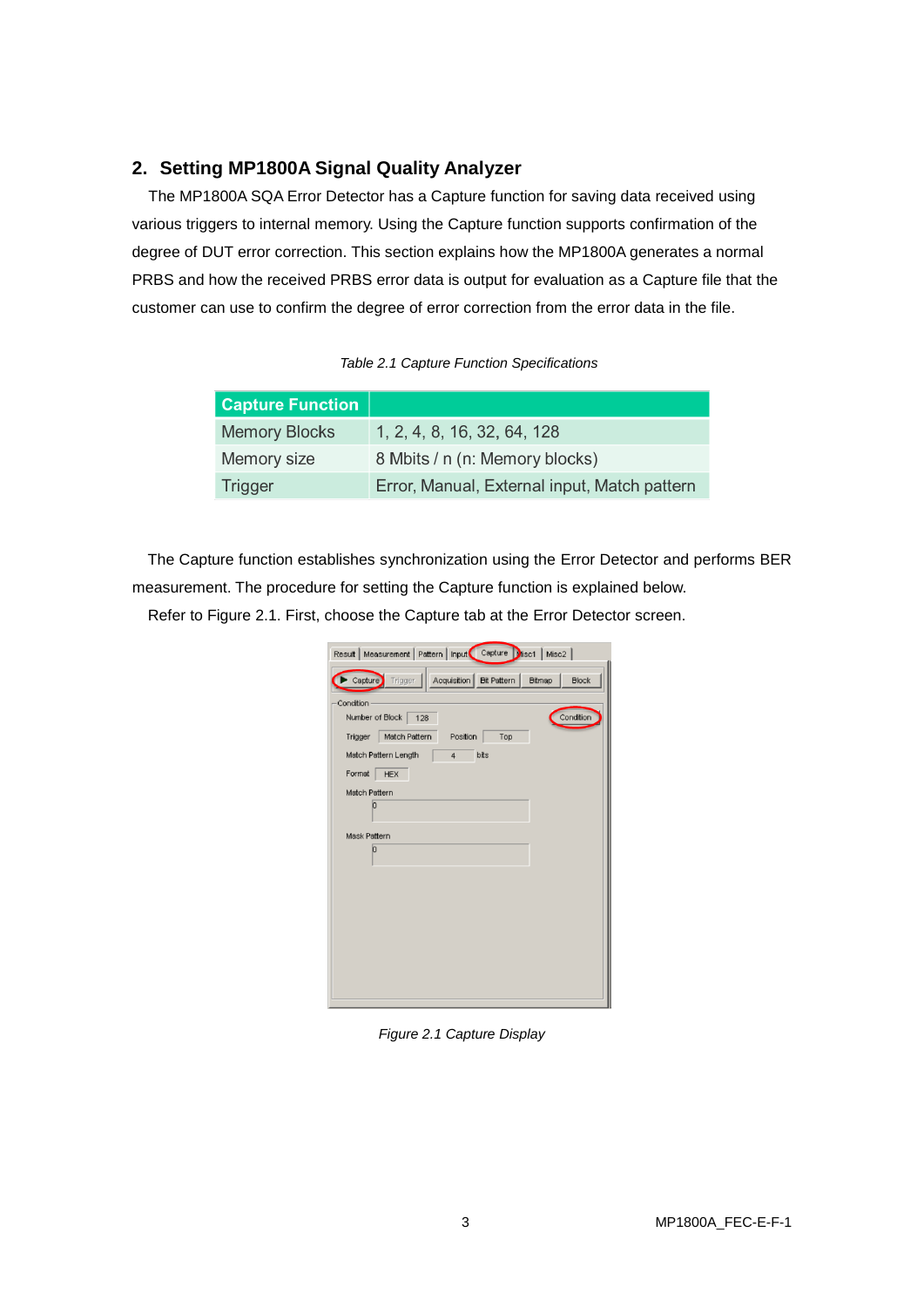Next, press the Condition button to fetch the Condition Setting screen shown in Figure 2.2 and set the Capture conditions. At this screen, set Number of Block to 128, and Trigger to Error Detect, and then press OK. This setting can save up to 128 receive patterns each of 65536 bits to memory whenever an error occurs.

| <b>Condition Setting</b>               |        |
|----------------------------------------|--------|
| Number of Block                        | OK     |
| Trigger<br>Position<br>Manual<br>Top   | Cancel |
| 츾<br>bits<br>4<br>Match Pattern Length |        |
| Format<br>HEX                          |        |
| Match Pattern<br>I٥                    |        |
| Mask Pattern<br>$\overline{0}$         |        |

*Figure 2.2 Condition Setting Screen*

Since the IEEE802.3bj RS-FEC standard specifies either 5440 or 5280 bits per Block, it is possible to save 10 or more RS-FEC Blocks in one Capture Block (65536 bits). Selecting the smallest possible value at Number of Block (Figure 2.2) with a large Capture Memory Size increases the number of RS-FEC Blocks that can be captured at one time.

After completing the Capture settings, press the Capture button (Figure 2.1) to capture the data received each time an error occurs. Capture stops either when all the blocks specified at Number of Block have been captured or when the Capture button is pressed again.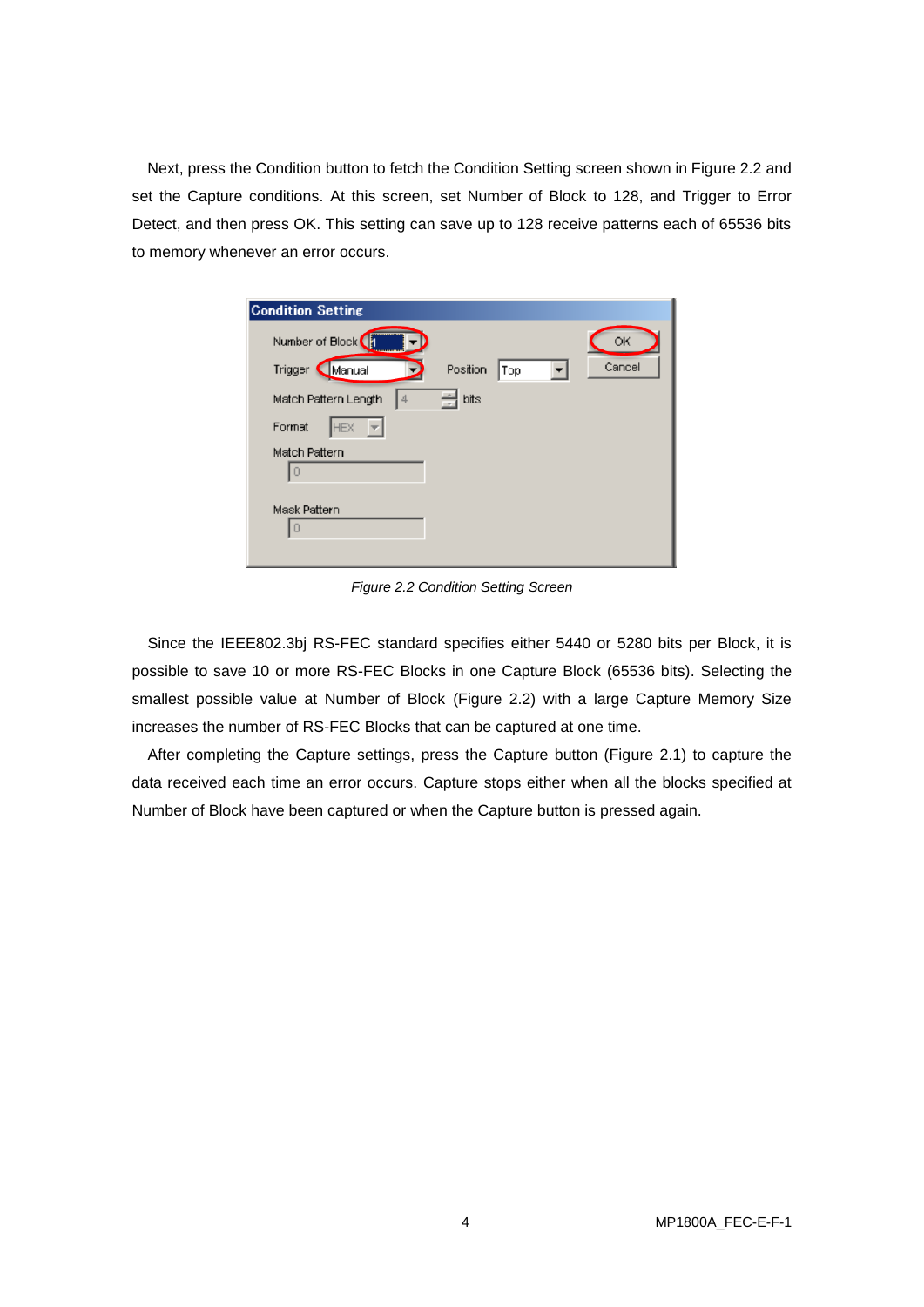The following explains the procedure for reading the captured data. The Acquisition button shown in Figure 2.3 is enabled either when all the Blocks specified as described in Figure 2.2 have been captured, or when the Capture button is pressed again after error generation.



*Figure 2.3 Enabled Acquisition Button*

The Capture Acquisition screen (Figure 2.4) is displayed when the Acquisition button is pressed. This screen is used to display which of the captured Block data in memory to display on-screen.

| <b>Capture Acquisition</b> |     |              |
|----------------------------|-----|--------------|
| C Capture All              | 128 | Start        |
| C Capture Block            |     | <b>Abort</b> |
| Start Block No.            |     |              |
| Number of Block   1        |     |              |
| Valid Blocks               |     | Close        |
|                            |     |              |

*Figure 2.4 Capture Acquisition Screen*

Select Capture All to view all captured Blocks. To confirm only some Blocks, select Capture Block and specify Start Block No. as well as Number of Block (from Start Block No.) and press the Start button to start capture to the screen.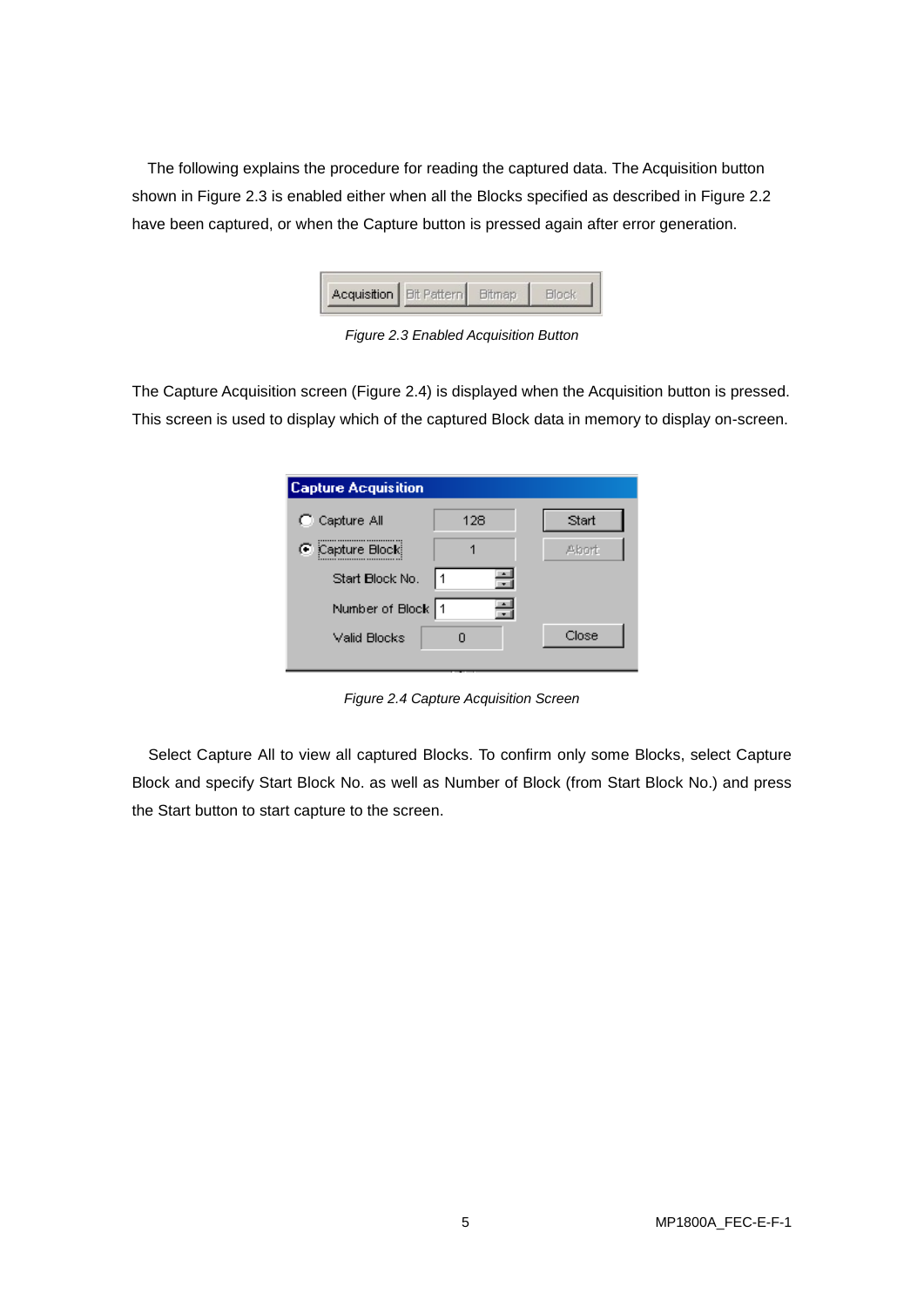There are three methods for displaying captured data: Bit Pattern, Bitmap, and Block. Whichever method is used, both Insertion Errors (bits that should be 0 are incorrectly 1) and Omission Errors (bits that should be 1 are incorrectly 0) can be checked. Bit Pattern displays the captured data in either binary or hexadecimal format. Bitmap does not display 0 or 1 data, but instead displays color-coded information about errors to provide an intuitive grasp of the overall distribution of errors. Block displays multiple blocks in parallel and is used for understanding specific bit sequences in which similar errors occur or not.

Analyses using the Bitmap and Bit Pattern formats are useful for FEC analysis. First, the Bitmap display is used to show whether errors occur either in bursts or randomly to clarify the overall trend in the error distribution. Next, the Bit Pattern display is used to clarify the type of distribution when errors are viewed in Symbol units.



*Figure 2.5 Bit Pattern Screen and Bitmap Screen*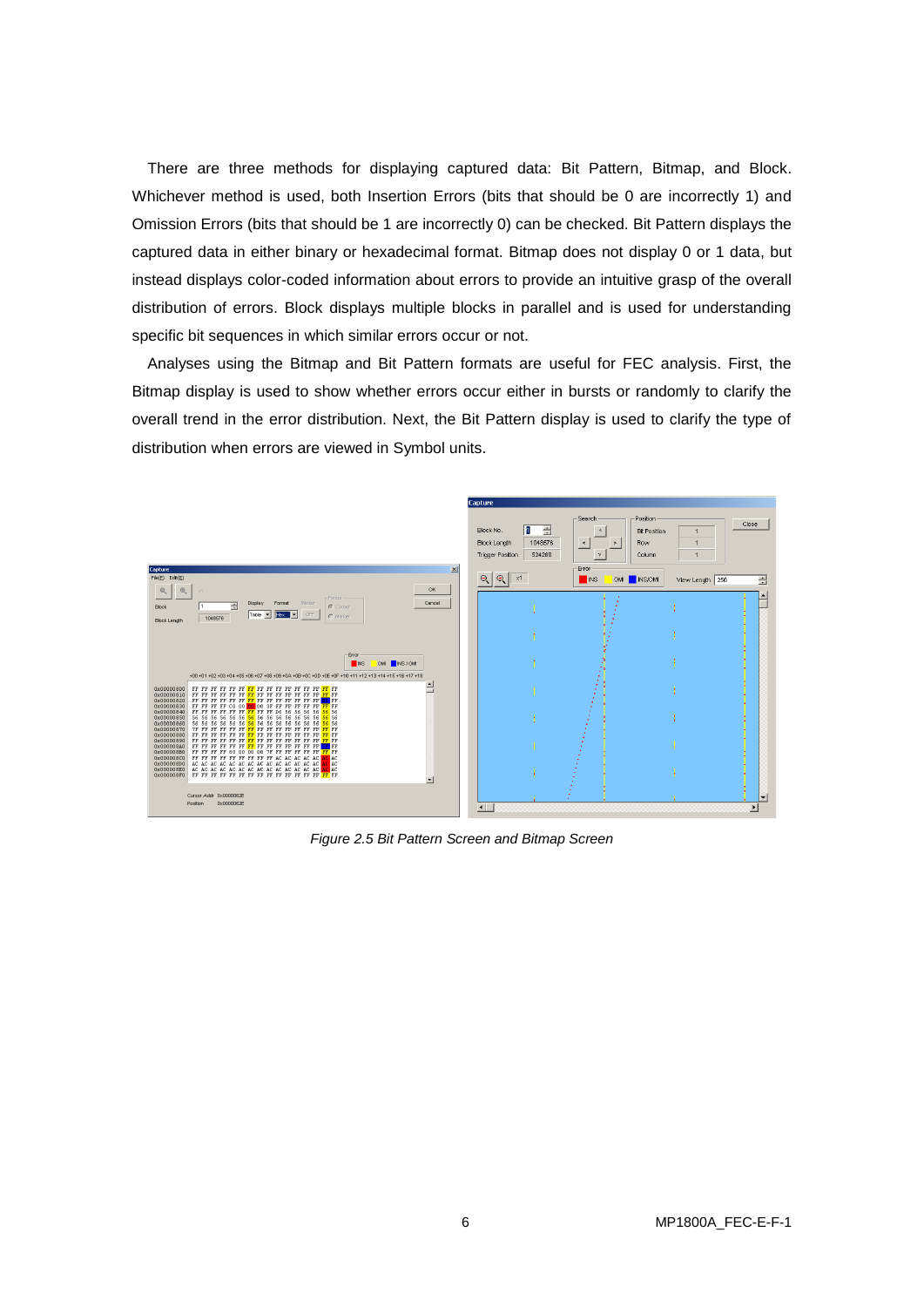# **3. Understanding Error Counts**

The captured data can be saved either as binary text (BIN Text Pattern) or hexadecimal text (HEX Text Pattern).



*Figure 3.1 Saving Capture Data*

Selecting BIN Text Pattern at Data Type of the File Menu shown above and saving the captured data creates the following three files when cap-pat-bin is specified as the file name for example:

cap-pat-bin.txt: Describes capture conditions and pattern data cap-pat-bin 000.dtt: Saves Reference Pattern for captured receive pattern cap-pat-bin 001.dtt: Saves position of errors for captured receive pattern

Parts with errors are indicated by "1" and parts without errors are indicated by "0".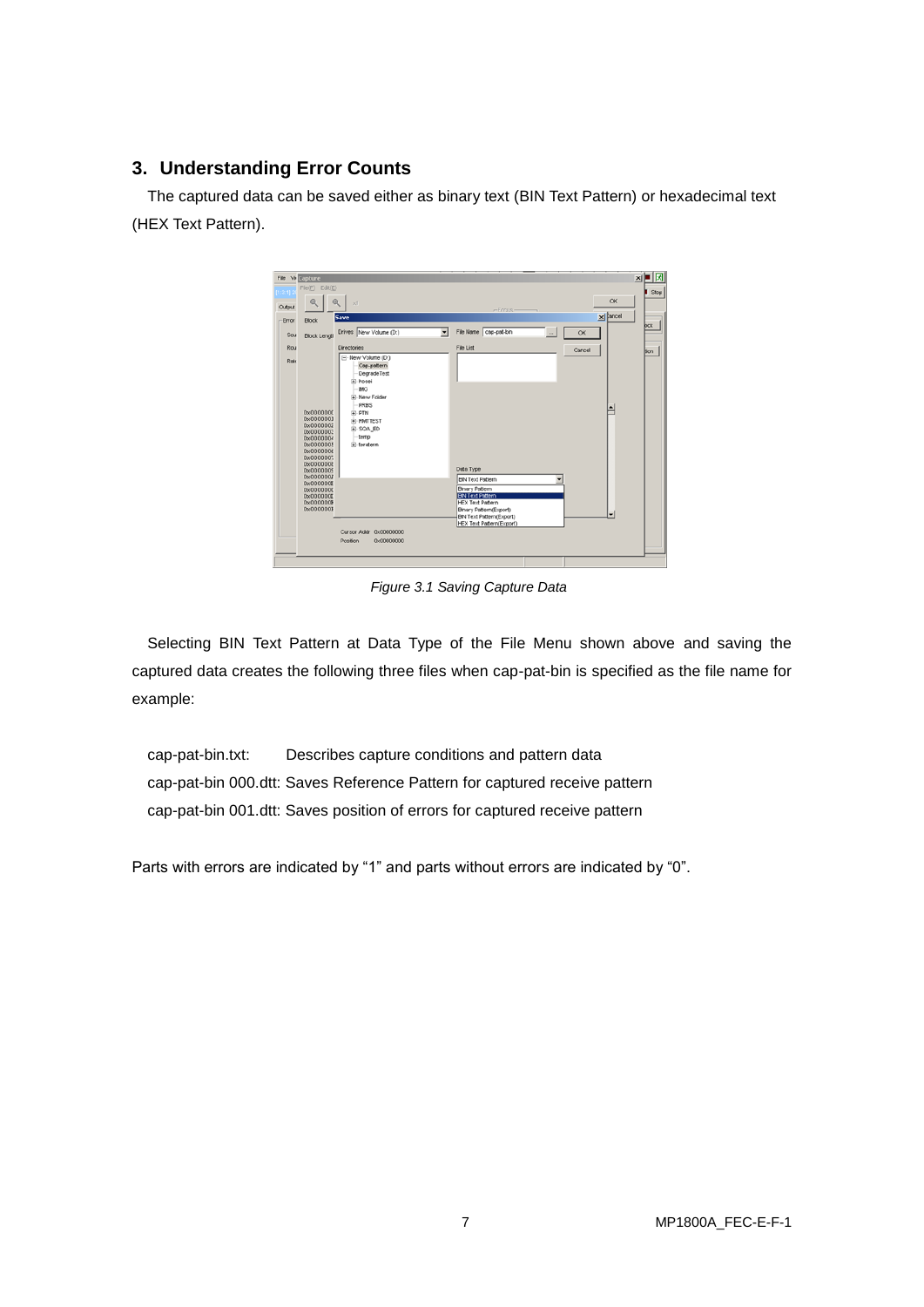|   |                                         | 311                     |
|---|-----------------------------------------|-------------------------|
|   | Anritsu; MP1800A; 01.00; TXT; DAT DATA- |                         |
|   | Length                                  | $65536 \leftrightarrow$ |
|   | Output Type                             | $Bin \leftarrow$        |
| 4 |                                         |                         |
|   |                                         |                         |
|   |                                         |                         |
|   |                                         |                         |
|   |                                         |                         |
|   |                                         |                         |
|   |                                         |                         |
|   |                                         |                         |
|   |                                         |                         |
|   |                                         |                         |

*Figure 3.2 Reference Pattern (\*\*\*000.dtt)*





*Figure 3.3 Error bit information (\*\*\*001.dtt)*

In the example of Figure 3.3, the location with 1 circled in red indicates an error. It is possible to clarify how many Symbols an error runs across while at the same time clarifying the overall number of errors by counting the number of "1" values in the \*\*\*001.dtt file including this error information.

Reference:

- IEEE 802.3bj™ /D3.1, 13th February 2014
- Error Correction Code and Its Applications, Ohmsha, ISBN-13: 978-4274034862